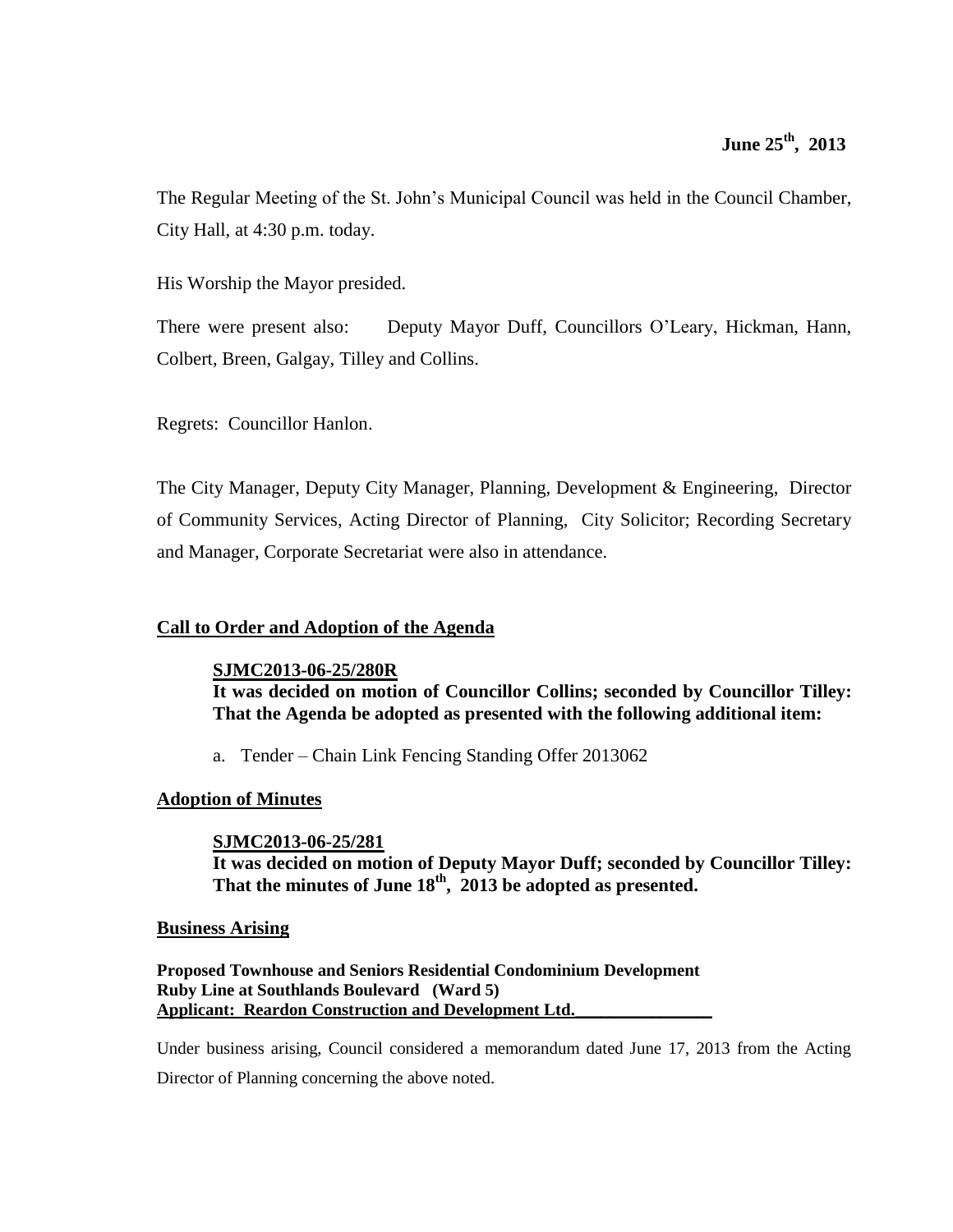# **SJMC2013-06-25/282R**

**It was moved by Councillor Hann; seconded by Councillor Tilley: That the following Resolutions for St. John's Municipal Plan Amendment Number 110, 2013 and St. John's Development Regulations Amendment Number 559, 2013 be adopted; and further, that Mr. Stan Clinton, MCIP, a member of the City's commissioner list, be appointed to conduct a public hearing on the amendments:**

# **RESOLUTION ST. JOHN'S MUNICIPAL PLAN AMENDMENT NUMBER 110, 2013**

**WHEREAS** the City of St. John's wishes to allow the residential development of property located at the intersection of Ruby Line and Southlands Boulevard.

**BE IT THEREFORE RESOLVED** that the City of St. John's hereby adopts the following map amendment to the St. John's Municipal Plan in accordance with the provisions of the Urban and Rural Planning Act.

**Redesignate land in the area of Ruby Line at Southlands Boulevard from the Commercial General Land Use District to the Residential Medium Density Land Use District and the Residential High Density Land Use District as shown on Map III-1A attached.**

**BE IT FURTHER RESOLVED** that the City of St. John's requests the Minister of Municipal Affairs to register the proposed amendment in accordance with the requirements of the Urban and Rural Planning Act, 2000.

**IN WITNESS THEREOF** the Seal of the City of St. John's has been hereunto affixed and this Resolution has been signed by the Mayor and the City Clerk on behalf of Council this

 $25<sup>th</sup>$  day of June, **2013**.

**\_\_\_\_\_\_\_\_\_\_\_\_\_\_\_\_\_\_\_\_\_\_\_\_\_\_\_\_\_\_**

**\_\_\_\_\_\_\_\_\_\_\_\_\_\_\_\_\_\_\_\_\_\_\_\_\_\_\_\_\_\_** 

**Mayor**

**City Clerk**

**Provincial Registration**

I hereby certify that this Amendment has been prepared in accordance with the Urban and Rural Planning Act, 2000.

**MCIP**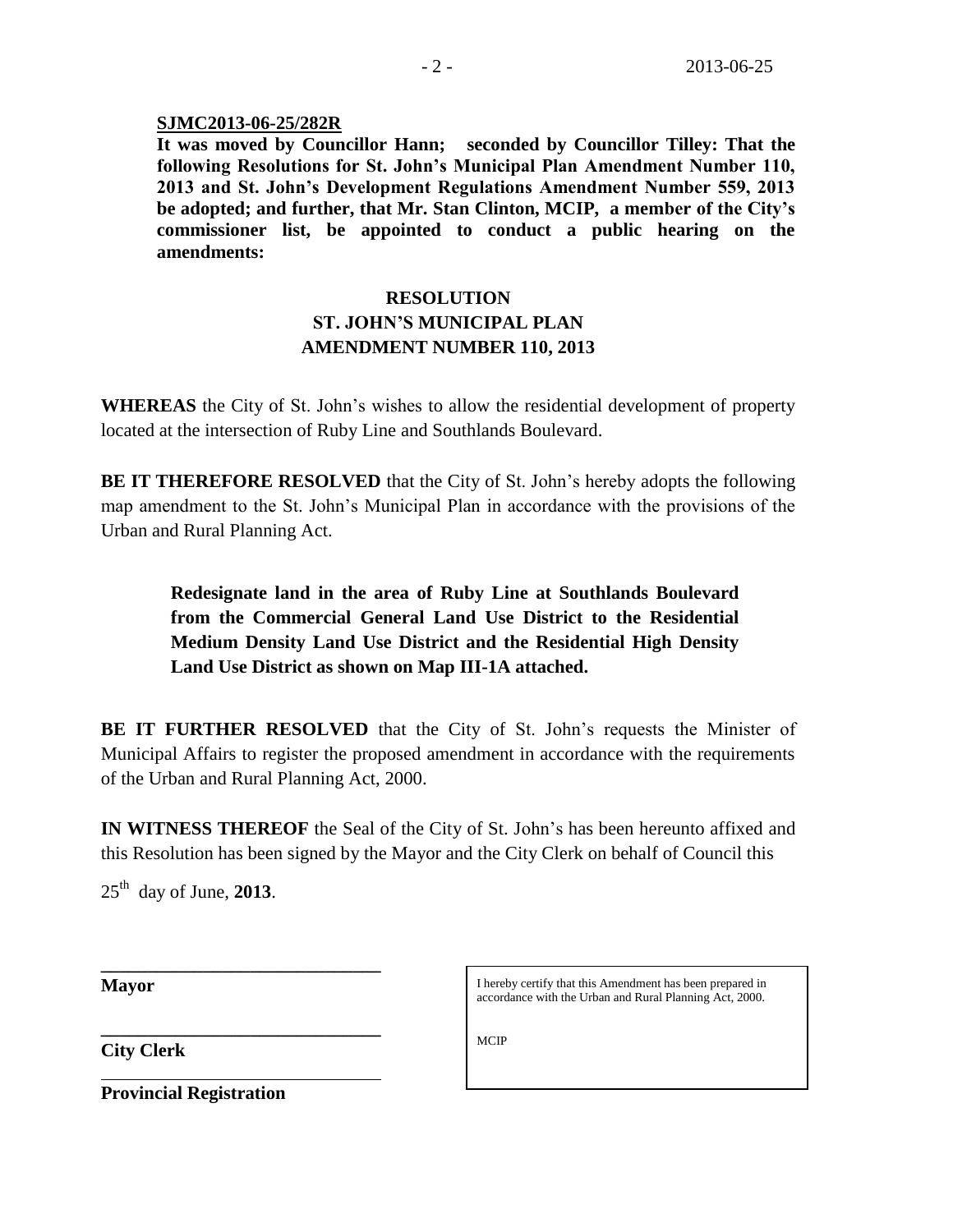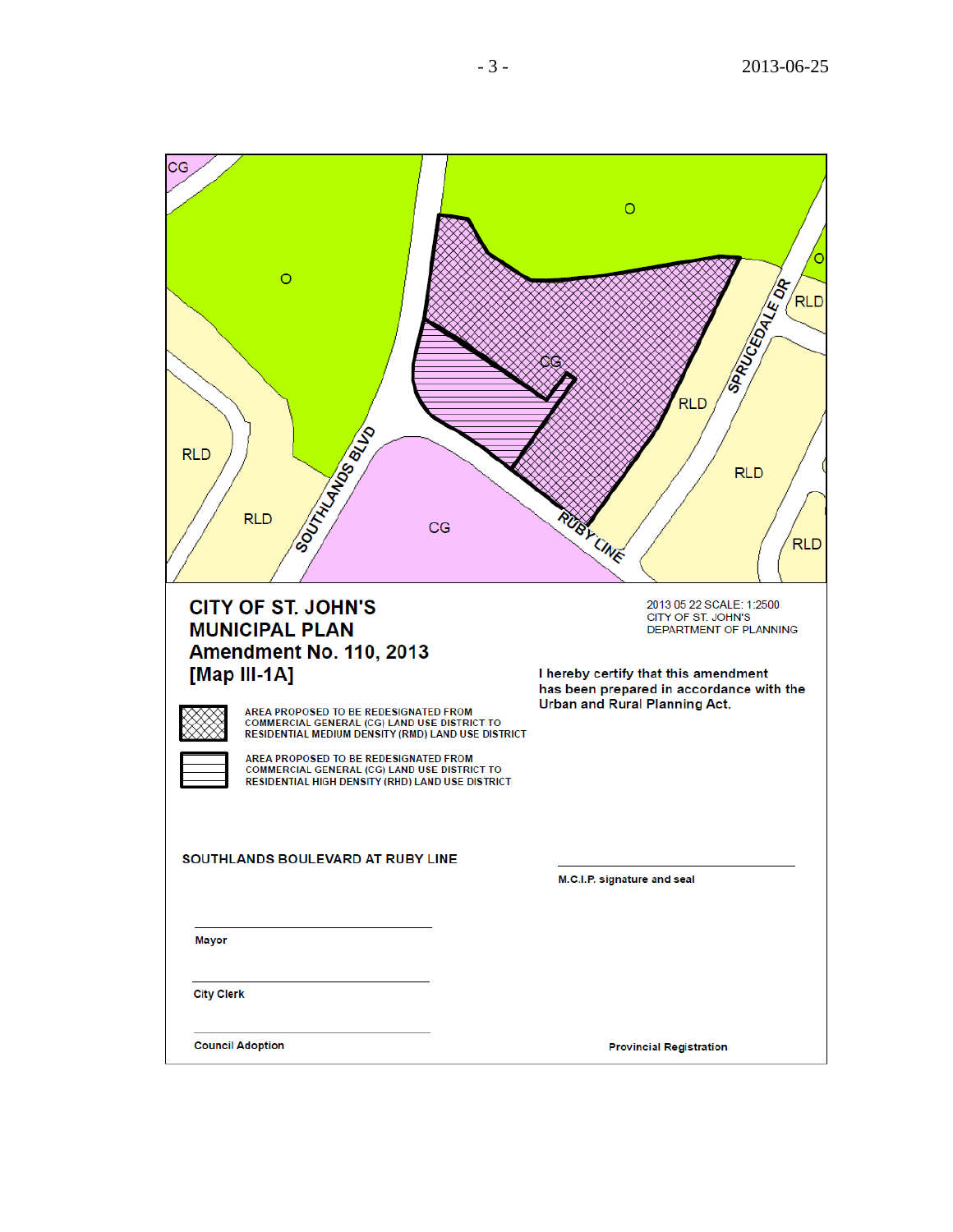# **RESOLUTION ST. JOHN'S DEVELOPMENT REGULATIONS AMENDMENT NUMBER 559, 2013**

**WHEREAS** the City of St. wishes to allow the residential development of property located at the intersection of Ruby Line and Southlands Boulevard.

**BE IT THEREFORE RESOLVED** that the City of St. John's hereby adopts the following map amendment to the St. John's Development Regulations in accordance with the provisions of the Urban and Rural Planning Act.

**Rezone land in the area of Ruby Line at Southlands Boulevard from the Commercial Office Hotel (COH) Zone to the Residential Medium Density (R2) Zone, Apartment Medium Density (A2) Zone and Open Space (O) Zone as shown on Map Z-1A attached.**

**BE IT FURTHER RESOLVED** that the City of St. John's requests the Minister of Municipal Affairs to register the proposed amendment in accordance with the requirements of the Urban and Rural Planning Act, 2000.

**IN WITNESS THEREOF** the Seal of the City of St. John's has been hereunto affixed and this Resolution has been signed by the Mayor and the City Clerk on behalf of Council this

25th day of June, **2013**.

**\_\_\_\_\_\_\_\_\_\_\_\_\_\_\_\_\_\_\_\_\_\_\_\_\_\_\_\_\_\_**

**\_\_\_\_\_\_\_\_\_\_\_\_\_\_\_\_\_\_\_\_\_\_\_\_\_\_\_\_\_\_** 

**Mayor**

**City Clerk**

I hereby certify that this Amendment has been prepared in accordance with the Urban and Rural Planning Act, 2000.

\_\_\_\_\_\_\_\_\_\_\_\_\_\_\_\_\_\_\_\_\_\_\_\_\_\_\_\_\_\_\_\_\_\_\_\_\_\_\_\_\_\_\_\_\_\_\_\_\_\_\_

**Provincial Registration**

**MCIP**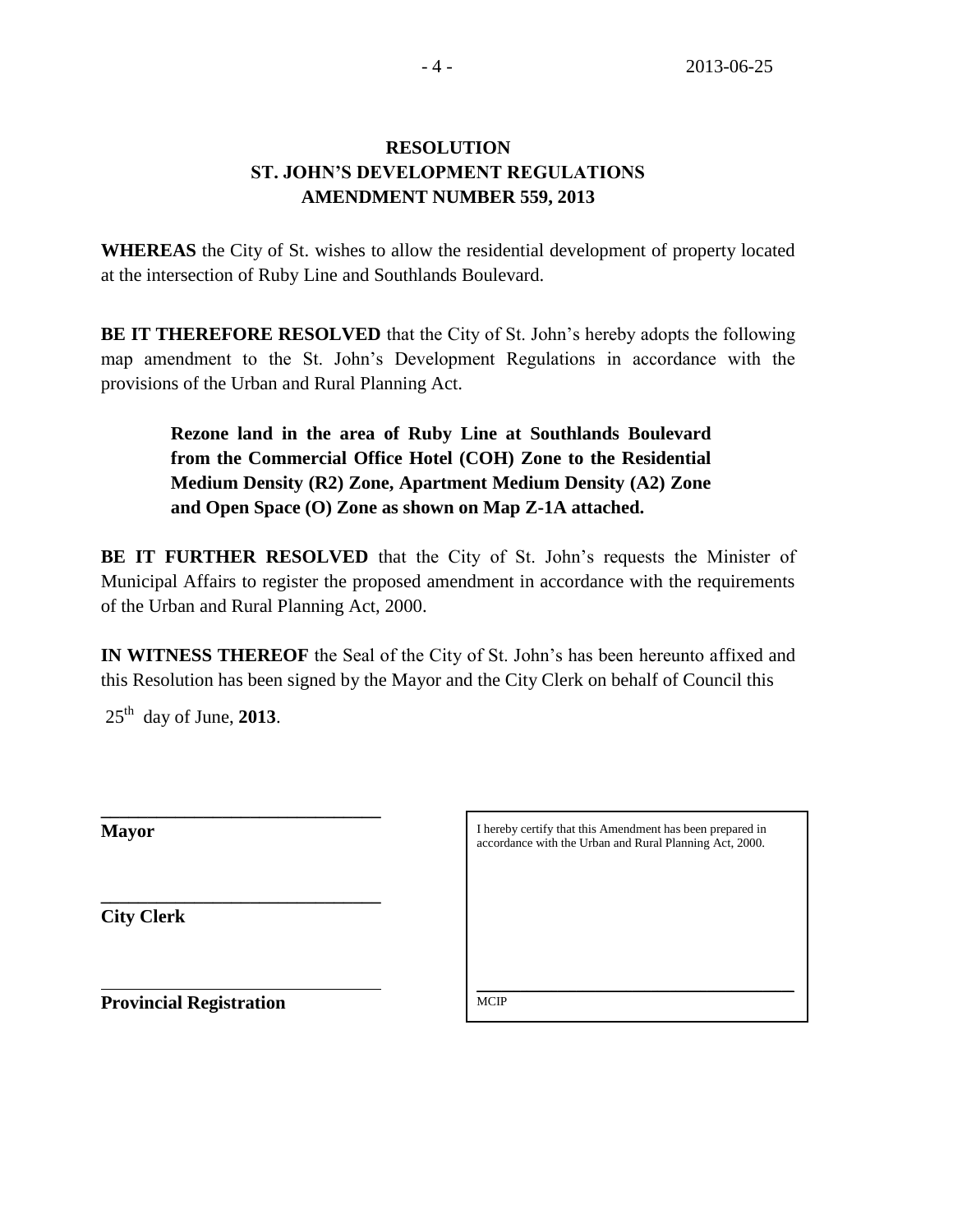| CG<br>$\circ$<br>SOOTHAMPS BLVD<br><b>RLD</b><br><b>RLD</b><br><b>CITY OF ST. JOHN'S</b><br><b>MUNICIPAL PLAN</b>                           | CG | $\circ$<br>SARUCEDALE OR<br>RLD<br><b>RLD</b><br><b>RLD</b><br><b>TBY LINE</b><br><b>RLD</b><br>2013 05 22 SCALE: 1:2500<br>CITY OF ST. JOHN'S<br><b>DEPARTMENT OF PLANNING</b> |
|---------------------------------------------------------------------------------------------------------------------------------------------|----|---------------------------------------------------------------------------------------------------------------------------------------------------------------------------------|
| <b>Amendment No. 110, 2013</b><br>[Map III-1A]                                                                                              |    | I hereby certify that this amendment                                                                                                                                            |
| AREA PROPOSED TO BE REDESIGNATED FROM<br>COMMERCIAL GENERAL (CG) LAND USE DISTRICT TO<br>RESIDENTIAL MEDIUM DENSITY (RMD) LAND USE DISTRICT |    | has been prepared in accordance with the<br>Urban and Rural Planning Act.                                                                                                       |
| AREA PROPOSED TO BE REDESIGNATED FROM<br>COMMERCIAL GENERAL (CG) LAND USE DISTRICT TO<br>RESIDENTIAL HIGH DENSITY (RHD) LAND USE DISTRICT   |    |                                                                                                                                                                                 |
| SOUTHLANDS BOULEVARD AT RUBY LINE                                                                                                           |    | M.C.I.P. signature and seal                                                                                                                                                     |
| Mayor                                                                                                                                       |    |                                                                                                                                                                                 |
| <b>City Clerk</b>                                                                                                                           |    |                                                                                                                                                                                 |
| <b>Council Adoption</b>                                                                                                                     |    | <b>Provincial Registration</b>                                                                                                                                                  |

**The motion being put was unanimously carried.**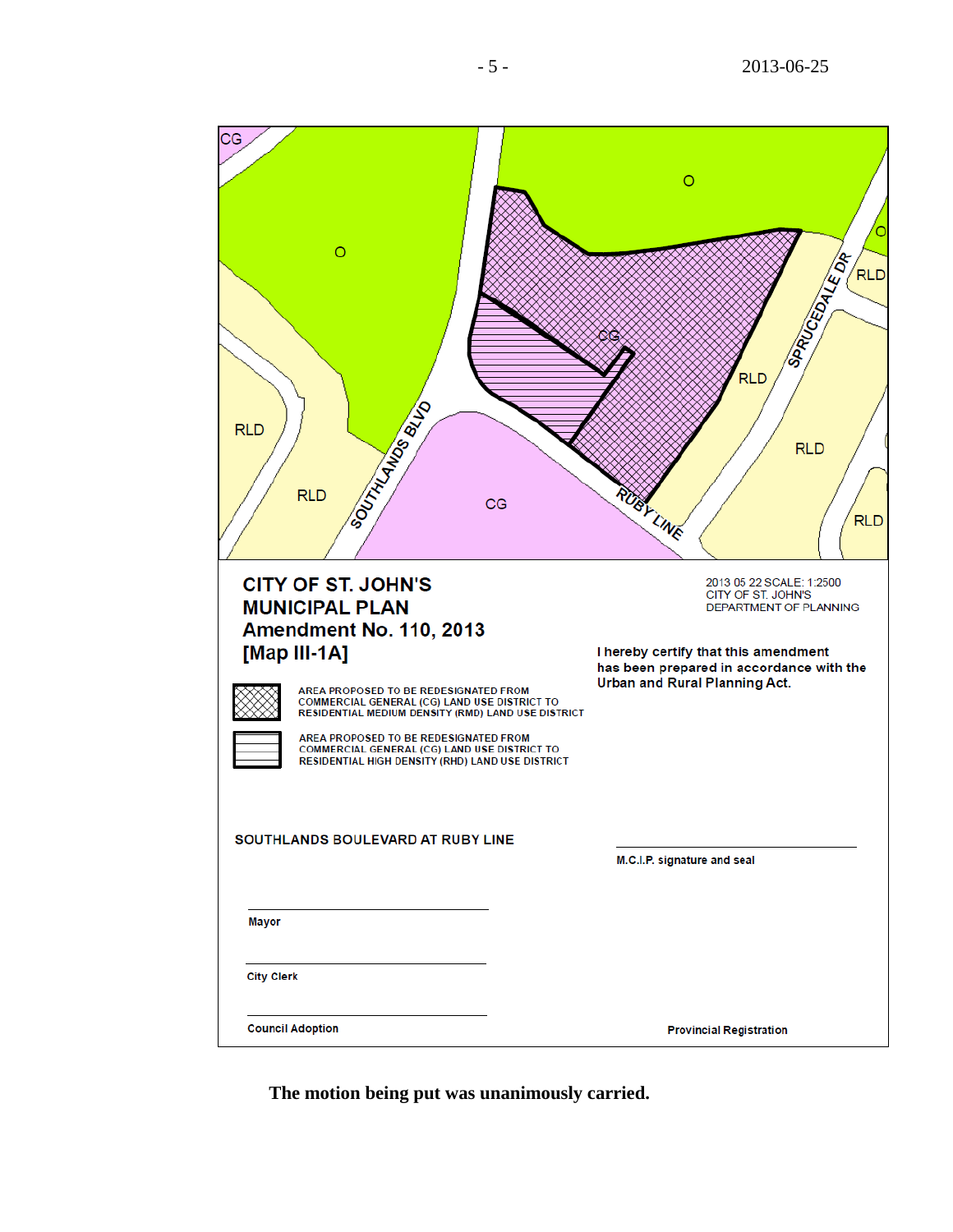# **430-436 Water Street Proposed Site Redevelopment 6-Storey Extension to office Building Applicant: Santec Architecture Ltd., for MundRe Group o/a 2281461 Ontario Ltd.**

Under Business Arising, Council considered a memorandum dated June 20, 2013 from the Acting Director of Planning regarding the above noted. Council also considered a submission presented by Technip Canada

Limited outlining concerns regarding the impact the proposed expansion will have on their business during both the construction phase and following the completion of the building.

# **SJMC2013-06-25/283R**

**It was moved by Deputy Mayor Duff; seconded by Councillor Galgay: That the matter be deferred to allow staff an opportunity to respond to the issues raised in the submission presented by Technip Canada Limited.** 

**The motion being put was unanimously carried.**

# **Development Committee Report of June 18, 2013**

Council considered the following Development Committee Report of June  $18<sup>th</sup>$ , 2013:

# **1. Approval in Principle for Proposed Cellular Antenna Applicant: Bell Mobility Camrose Drive, Paradise Watershed (W) Zone**

It is recommended that Council grant Approval-in-Principle for the development, subject to the following conditions:

- 1) Submission of the structural analysis, mounting design and construction installation package and details for processing.
- 2) Approvals and subsequent permits from the Town of Paradise.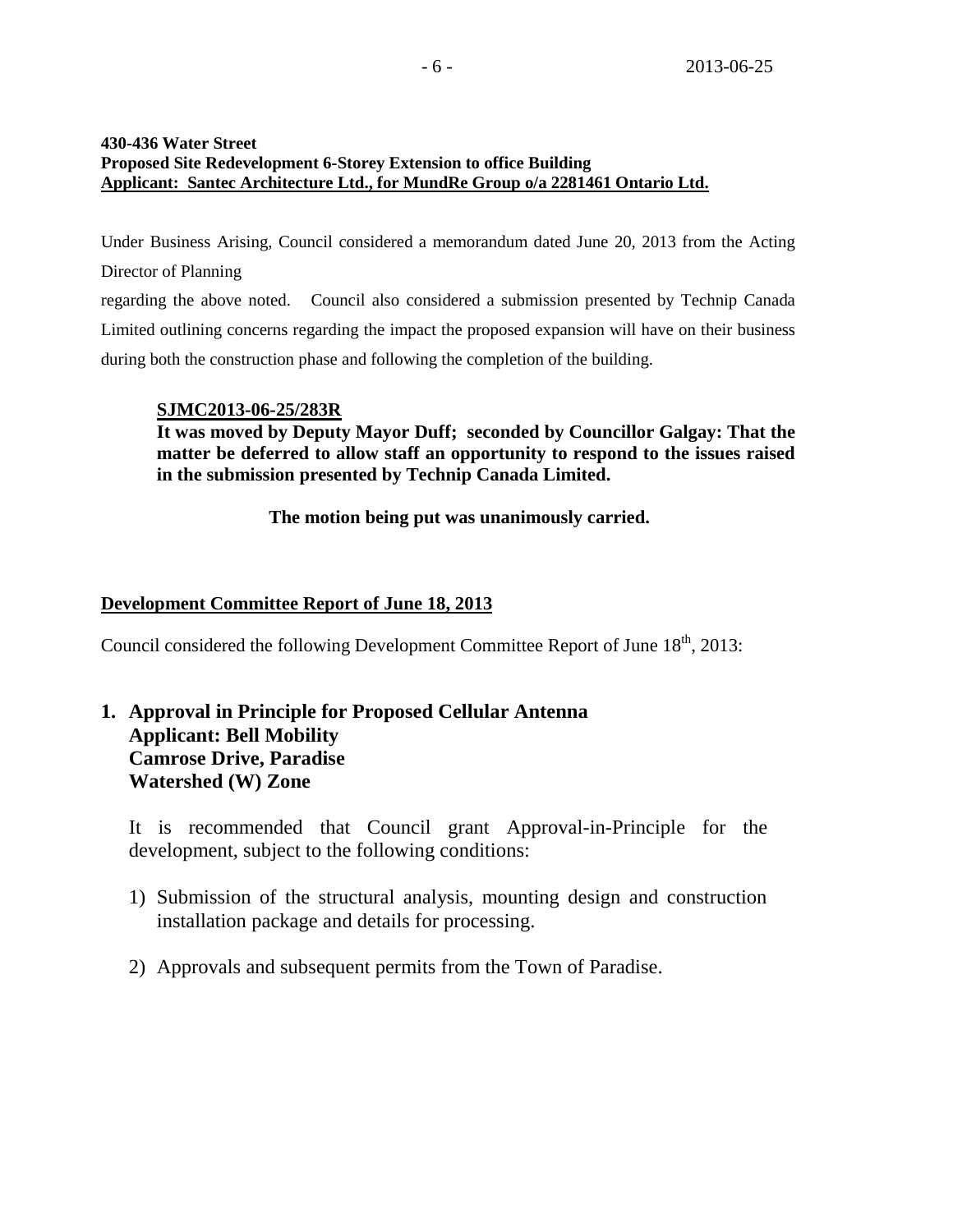# **2. Proposed Expansion to Scotia Centre Eastport Properties Limited 235 Water Street, Ward 2 Commercial Officer Central (CCO) Zone, Heritage Area 2**

It is recommended that Council grant Approval-in-Principle for the development, subject to the following conditions:

- 1) The project meeting all the conditions as determined by the Department of Planning, Development and Engineering.
- 2) The building is constructed in accordance with the Heritage Area 2 guidelines.
- 3) The developer provide to the City's Parks Services Division an acceptable landscape design and art work for the remaining Water Street podium.
- 4) The developer shall meet with staff and discuss other parking options which may be considered by Council under Section  $9.2.2(2)$  (IV)(b)(1) of these Regulations, Off-Street Parking Requirements.

Robert F. Smart City Manager Chair – Development Committee

# **SJMC2013-06-25/284R**

**Regarding Item #1 - It was moved by Councillor Hickman; seconded by Councillor Breen: That the Committee's recommendation be approved.** 

**The motion being put was unanimously carried.**

# **SJMC2013-06-25/285R**

**Regarding Item #2 - It was moved by Councillor Hann; seconded by Deputy Mayor Duff: That the matter be referred to the Planning & Housing Standing Committee for further discussion.**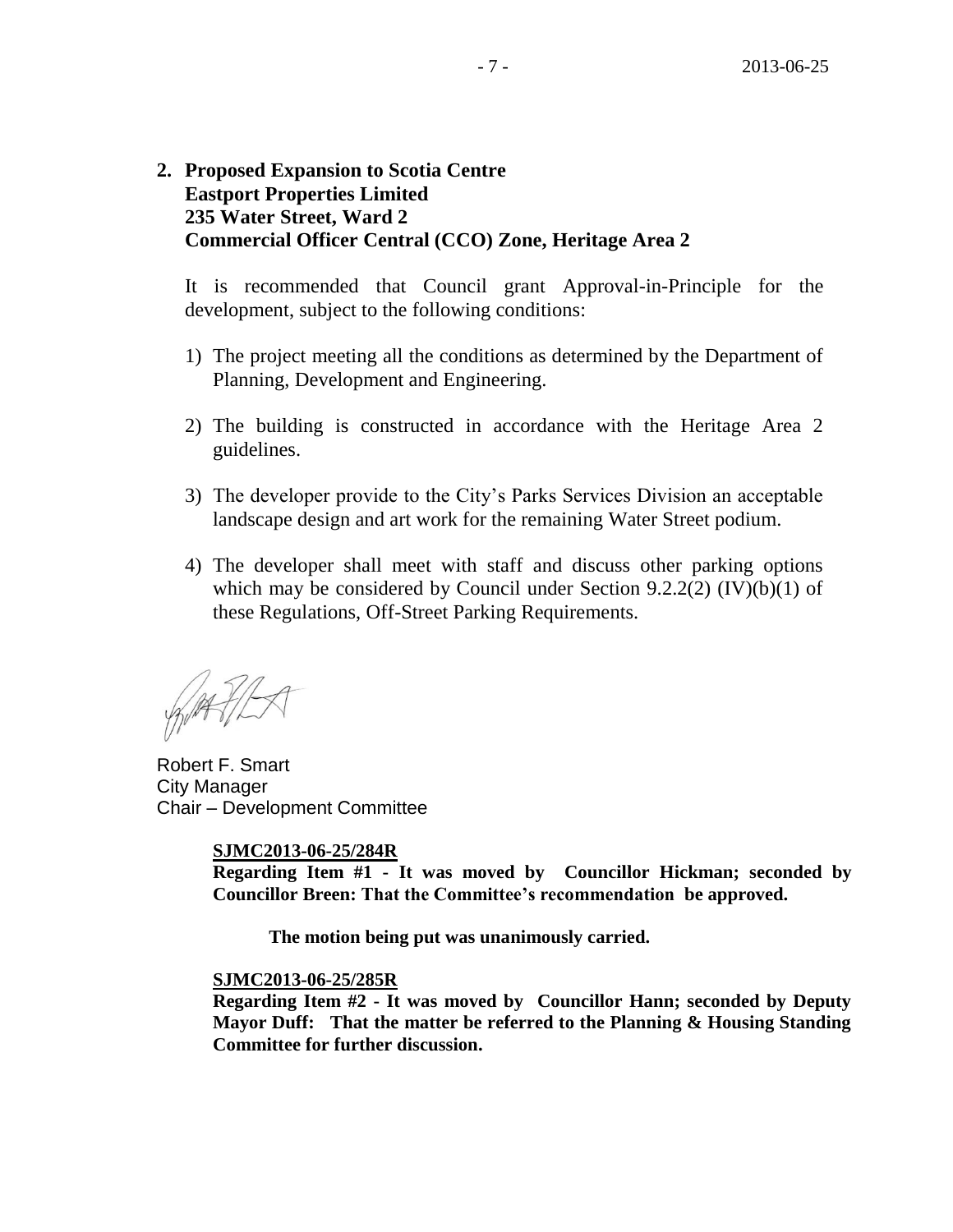During discussion, it was suggested that the Committee's review of the application include a look at the overall impact of the proposed expansion on parking in the downtown and how the expansion would fit in with the overall vision for the downtown. It was also agreed that arrangements be made to meet with the proponent to discuss the possibility of including a parkette in front of the building or creating proper space for pedestrians that will include all the necessary amenities.

# **Following discussion, the motion being put was unanimously carried.**

#### **Special Events Recommendations**

Council considered the following Special Events Advisory Committee Recommendations:

| 1) | Event:           | <b>DDC</b> Movie Nights            |
|----|------------------|------------------------------------|
|    | <b>Location:</b> | Fortis Parking Lot, Solomon's Lane |
|    | Date:            | July 1, 8, 15, 22, and 29          |
|    | Time:            | $9:00 - 11:00$ pm                  |

This event requires a road closure of Water Street at Clift's - Baird's Cove to Jobs Cove.

2) **Event:** Five Hole for Food Charity  **Location:** George Street  **Date:** July 3

This event requires the closure of George Street at Adelaide from 2 -8 pm.

4) **Event:** Canada Day - Sunrise Ceremony **Location:** Signal Hill **Date:** July 1

This event requires a road closure of Signal Hill Road from the interpretation Centre to Signal Hill from 3:00 - 8:00 am.

5) **Event:** Canada Day Fireworks Celebrations **Location:** Ouidi Vidi Lake  **Date:** July 1

This event requires the closures of the Boulevard, Legion Road, Lake Avenue, Lakeview Avenue, Carnell Drive, Clancey Drive; Kings Bridge Road between Empire Avenue and the Boulevard.

The Dog Park and part of the trail will need to be closed at 6:00 pm.

6) **Event:** Canada Day Official Ceremony and Family Concert  **Location:** Confederation Hill  **Date:** July 1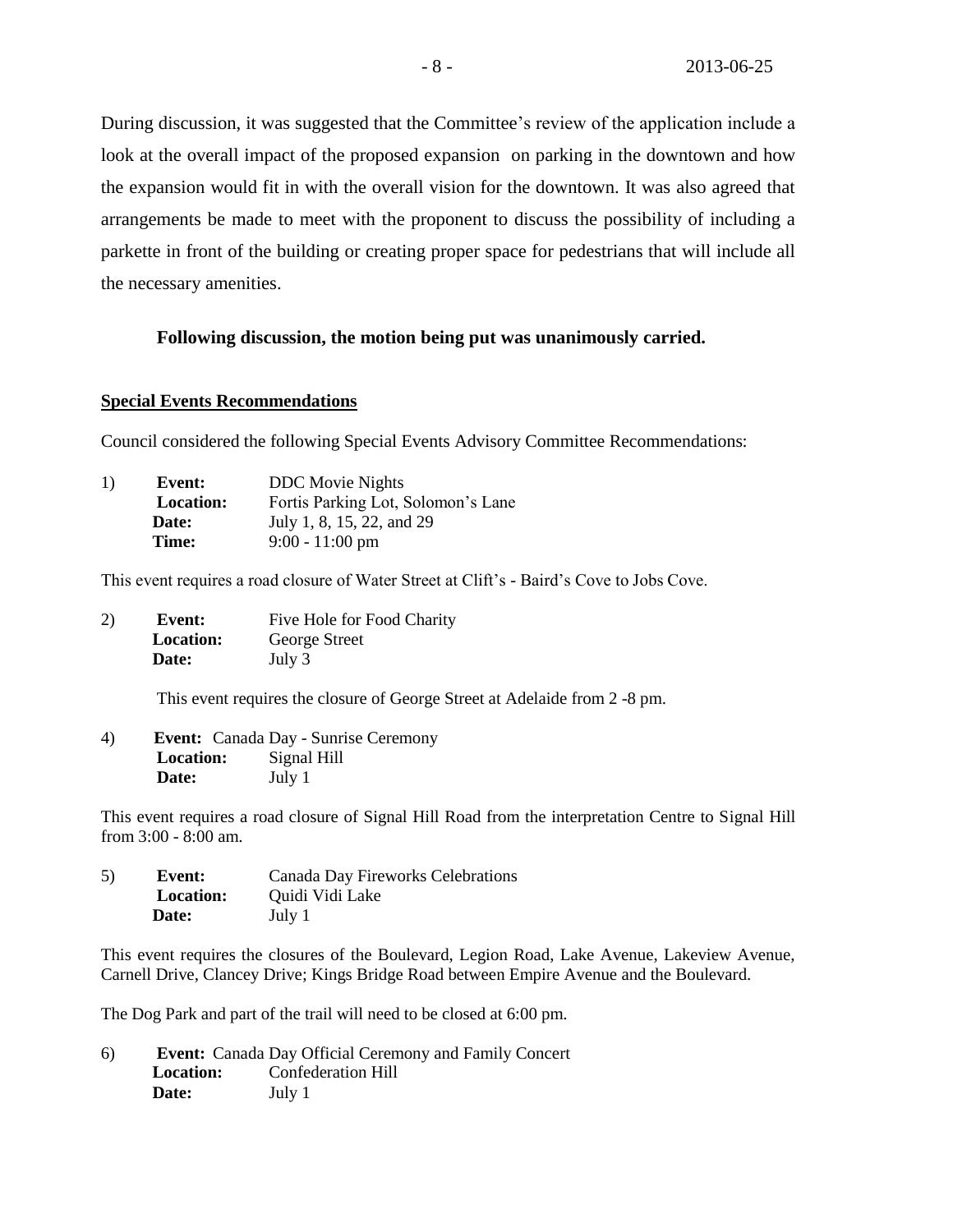This event requires the road closure of the Prince Phillip Parkway from Portugal Cove Road to Allandale Road from 11:00 am to 6:00 pm.

7) **Event**: Drop Zone **Location:** Atlantic Place **Date:** July 27 **Time:** 7:00 am – 7:00 pm

This event requires the closure of Ayre's Cove.

| 8) | Event:           | Canada's Big Birthday - George Street Association |
|----|------------------|---------------------------------------------------|
|    | <b>Location:</b> | George Street – Prince Edward Plaza               |
|    | Date:            | July 1                                            |

This event requires the road closure of George Street from Adelaide Street to Water Street.

| 9) | <b>Event:</b>    | St. John's Triathlon                |
|----|------------------|-------------------------------------|
|    | <b>Location:</b> | Rotary Park and vicinity            |
|    | Date:            | August 4                            |
|    | Time:            | $6:00 \text{ am} - 3:00 \text{ pm}$ |

This event will require the closure of Bennett's Road

| 10) | Event:           | Shea Heights Annual Folk Festival                |
|-----|------------------|--------------------------------------------------|
|     | <b>Location:</b> | Shea Heights Community Centre and Softball Field |
|     | Date:            | July 20-21                                       |

Recommendation:

It is the recommendation of the Committee that Council approve the above noted events, subject to the conditions set out by the Special Events Advisory Committee.

#### **SJMC2013-06-25/286R**

**It was moved by Councillor Tilley; seconded by Councillor Collins: That the Committee's recommendations be approved.**

# **The motion being put was unanimously carried.**

# **Development Permits**

Council considered as information the following Weekly Development Permits for the period June 14, 2013 to June 20, 2013: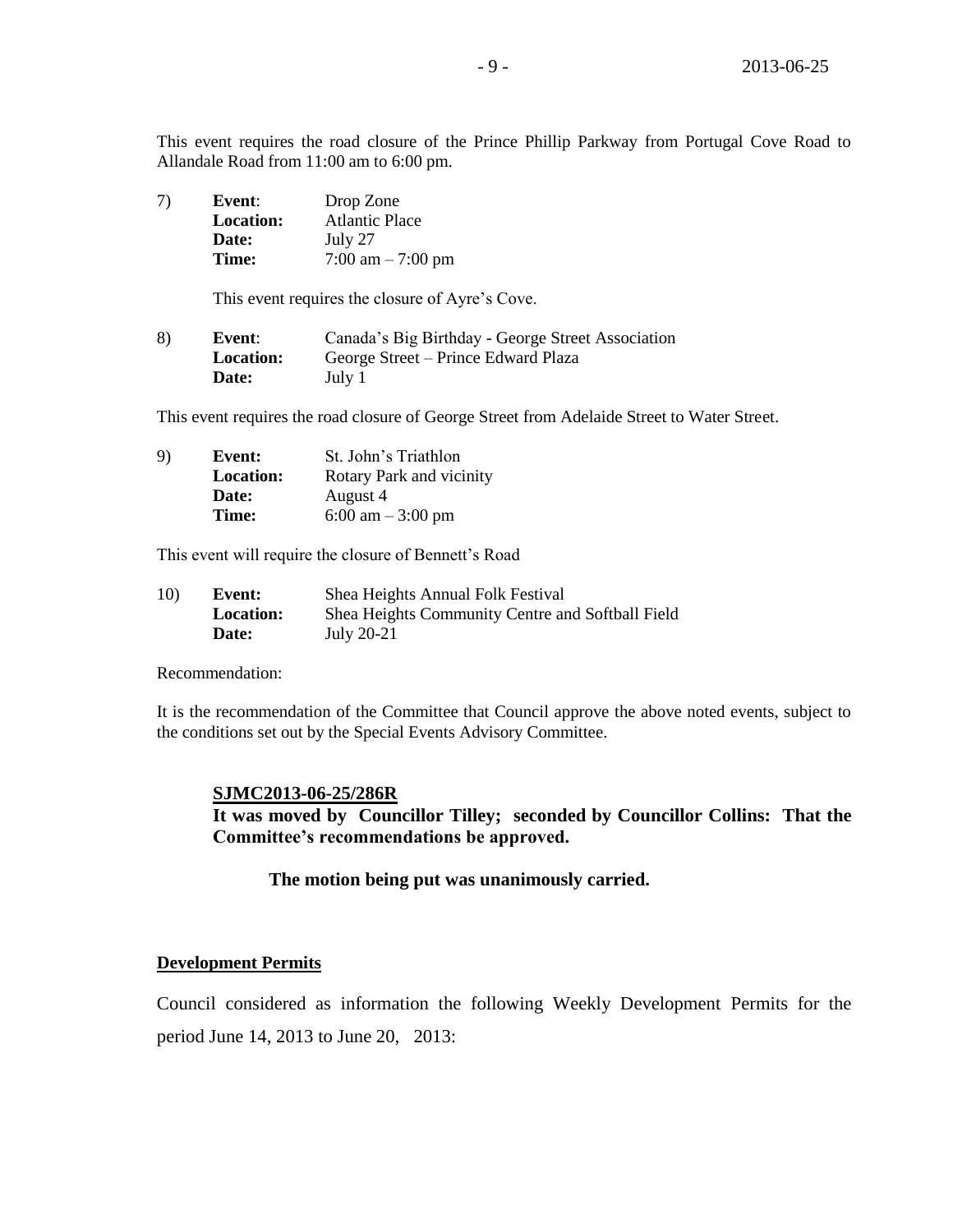| <b>DEVELOPMENT PERMITS LIST</b>                  |
|--------------------------------------------------|
| DEPARTMENT OF PLANNING                           |
| FOR THE PERIOD OF June 14, 2013 TO June 20, 2013 |

| Code       | Applicant                                               | Application                                    | Location                                           | Ward           | Development<br><b>Officer's Decision</b> | Date     |
|------------|---------------------------------------------------------|------------------------------------------------|----------------------------------------------------|----------------|------------------------------------------|----------|
| <b>RES</b> |                                                         | <b>Rebuild of Townhouse</b><br>Dwelling        | 50 Pleasant Street                                 | $\overline{2}$ | <b>Approved</b>                          | 13-06-14 |
| <b>RES</b> |                                                         | <b>Building Lot</b>                            | <b>Heavy Tree Road</b><br>Adjacent to No. 40       | 5              | Approved                                 | 13-06-14 |
| <b>COM</b> |                                                         | Office<br>Home<br><b>Electrical Contractor</b> | 15 Lake View Drive                                 | 5              | <b>Approved</b>                          | 13-06-17 |
| <b>COM</b> | Earle<br>Consulting Ltd.                                | <b>Commercial Building</b>                     | 30 Eastland Drive                                  |                | Approved                                 | 13-06-19 |
| <b>RES</b> | $\overline{of}$<br>Dept.<br>Transportation<br>and Works | <b>Building Lot</b>                            | <b>Brookfield</b><br>Road<br>(adjacent to No. 228) | $\overline{5}$ | <b>Approved</b>                          | 13-06-19 |
| <b>RES</b> |                                                         | Demolition & Rebuild<br>of Dwelling            | 12 Pine Bud Avenue                                 | 4              | Approved                                 | 13-06-19 |
| <b>RES</b> |                                                         | Demolition & Rebuild<br>of Dwelling            | 496 Southside Road                                 | 5              | Approved                                 | 13-06-20 |
|            |                                                         |                                                |                                                    |                |                                          |          |
|            |                                                         |                                                |                                                    |                |                                          |          |
|            |                                                         |                                                |                                                    |                |                                          |          |
|            |                                                         |                                                |                                                    |                |                                          |          |

**\* Code Classification: RES - Residential INST - Institutional COM - Commercial IND - Industrial** 

**AG - Agriculture OT - Other**

**Gerard Doran Development Officer Department of Planning**

**\*\* This list is issued for information purposes only. Applicants have been advised in writing of the Development Officer's decision and of their right to appeal any decision to the St. John's Local Board of Appeal.**

# **Building Permits List – June 25, 2013**

**SJMC2013-06-25/287R**

**It was decided on motion of Deputy Mayor Duff; seconded by Councillor Tilley: That the recommendation of the Deputy City Manager of Planning, Development & Engineering with respect to the following building permits be approved:**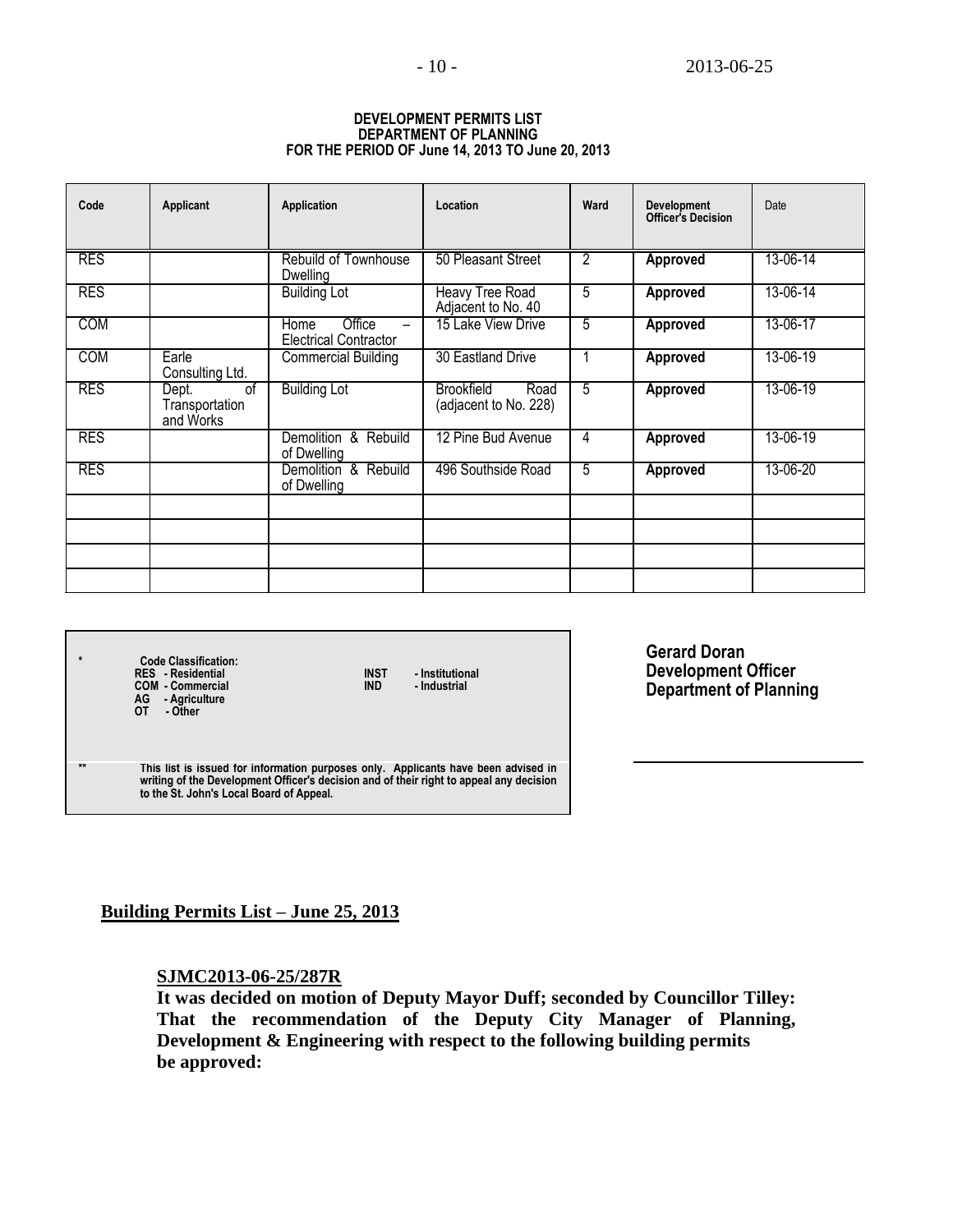# **Building Permits List Council's June 25, 2013 Regular Meeting**

Permits Issued: 2013/06/13 To 2013/06/19

#### **Class: Commercial**

69 Elizabeth Ave-Suite 203 Co Office 208 Water St. Co Tavern 46a Aberdeen Ave Ms Ms Ms Ms Clinical Ms Ms Ms Ms Clinical Ms Ms Ms Clinical Ms Clinical Ms Ms Clinical Ms Ms 44 Crosbie Rd<br>10 Elizabeth Ave Ms Retail Store<br>Ms Retail Store 10 Elizabeth Ave **Michael Austral** Ms Retail Store 84-86 Elizabeth Ave Ms Service Shop 391-395 Empire Ave Montes Ms Retail Store 10 E112abeth Ave Ms Retail Store<br>
324-86 Elizabeth Ave Ms Service Shop<br>
324 Frecker Dr Ms Convenience Store<br>
324 Frecker Dr Ms Convenience Store 140 Freshwater Rd Minister Ms Restaurant 9 Hallett Cres Ms Retail Store 12-20 Highland Dr Ms Retail Store 35 Kelsey Dr Ms Restaurant 58 Kenmount Rd Ms Office 210 Kenmount Rd Ms Retail Store 81 Kenmount Rd<br>409 Kenmount Rd<br>Ms Commercial G 409 Kenmount Rd Ms Commercial Garage 461 Kenmount Rd Ms Car Sales Lot 10 Messenger Dr Ms Retail Store 110 Mundy Pond Rd Ms Church 119 New Cove Rd Ms Clinic 446 Newfoundland Dr Ms Restaurant 60 O'leary Ave Ms Retail Store 52 Pippy Pl **Ms** Retail Store 279 Portugal Cove Rd-Envy Hair Ms Service Shop 279 Portugal Cove Rd Ms Clinic 35 Ridge Rd Ms Club 46-50 Robin Hood Bay Rd Ms Industrial Use 20 Ropewalk Lane Ms Service Shop 45 Ropewalk Lane Ms Retail Store 410 Stavanger Dr Ms Retail Store 3 Stavanger Dr Ms Restaurant 95a Stavanger Dr Ms Retail Store 415 Stavanger Dr Ms Restaurant 86 Thorburn Rd Ms Service Station 88 Thorburn Rd Ms Convenience Store Thorburn Rd<br>
Ms Retail Store 430 Topsail Rd, Showcase Sn Retail Store 446 Topsail Rd Ms Service Station 26-34 Torbay Rd Ms Tavern 10 Elizabeth Ave **Million Communist Communist** Ms Retail Store 192-194 Torbay Rd Ms Restaurant 320 Torbay Rd Ms Club 430 Torbay Rd<br>
710 Torbay Rd<br>
Ms Retail 141 Torbay Rd Ms Retail Store 699 Torbay Rd Ms Eating Establishment 50 White Rose Dr -Wicker Emp Sn Retail Store 193 Water St, Propane Rn Hotel 193 Water St, Propane 119 Springdale St Sw Parking Lot 53-55 Military Rd Rn Single Detached Dwelling 48 Kenmount Rd - Head First Rn Service Shop 22 Austin St Rn Office

Ms Place Of Assembly Ms Retail Store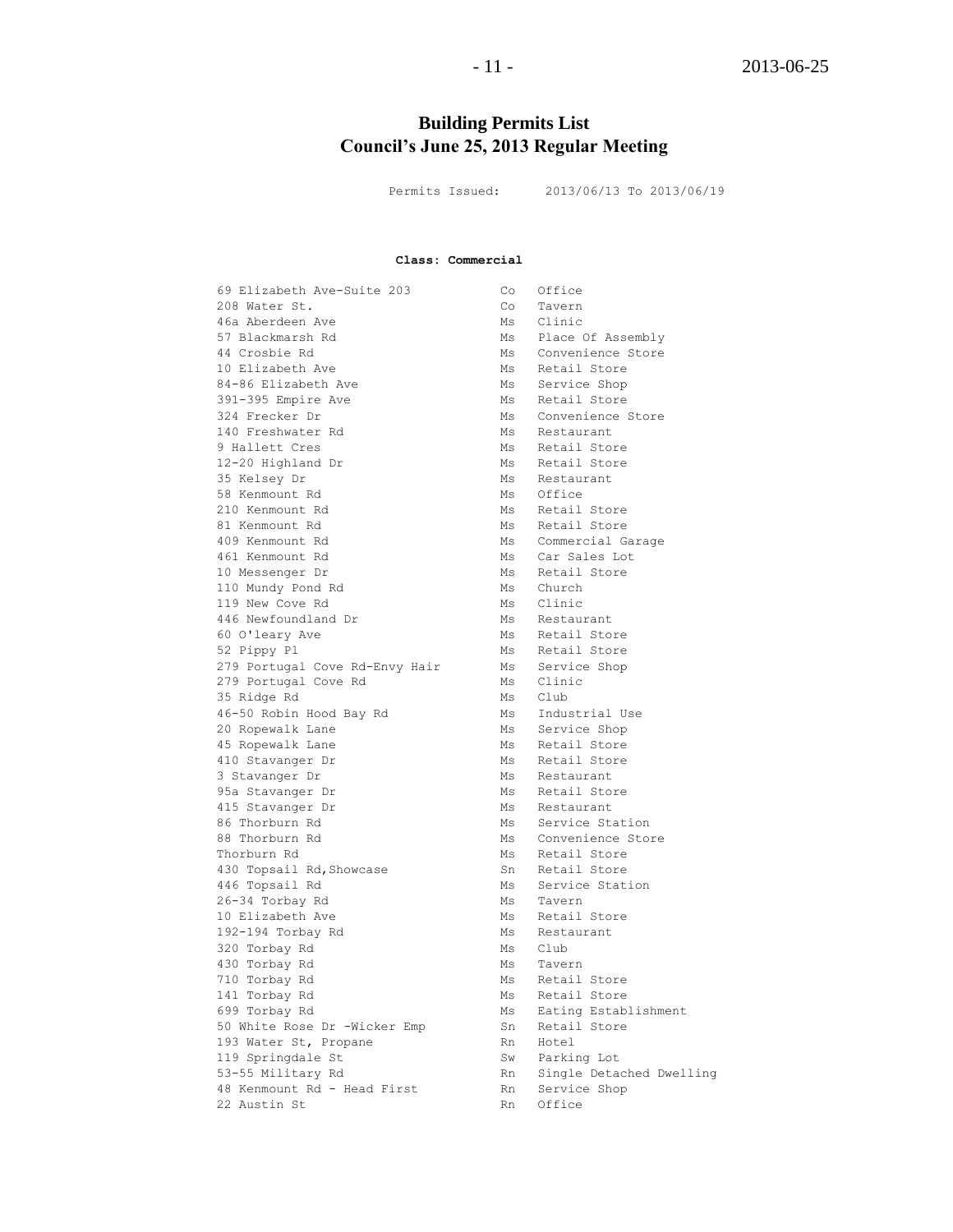73 Kenmount Rd **SW** Commercial Garage

This Week \$ 1,185,380.00

**Class: Industrial**

This Week \$ .00

**Class: Government/Institutional**

196 Waterford Bridge Rd Kn Rn Admin Bldg/Gov/Non-Profit

This Week \$ 2,058,000.00

#### **Class: Residential**

| 13 Alice Dr                  | Νc             | Accessory Building        |
|------------------------------|----------------|---------------------------|
| 3 Antelope St                | Nс             | Accessory Building        |
| 1203 Blackhead Rd            | Nc.            | Single Detached Dwelling  |
| 82 Cape Pine St              | Nc.            | Fence                     |
| 5a Chapman Cres              | Nc             | Accessory Building        |
| 1 Cornwall Ave               | Nc             | Patio Deck                |
| 119 Doyle St                 | Nc             | Accessory Building        |
| 3 Dublin Rd                  | Nc             | Patio Deck                |
| 98 Durdle Dr                 | Nc             | Accessory Building        |
| 11 Elm Pl                    | Nc.            | Fence                     |
| 4 Glenlonan St               | Nc.            | Fence                     |
| 5 Goodyear Pl                | Nс             | Accessory Building        |
| 95 Great Eastern Ave, Lot 90 | Nс             | Single Detached & Sub.Apt |
| 164 Hussey Dr                | Nc.            | Fence                     |
| 22 Kenai Cres, Lot 187       | Nс             | Accessory Building        |
| 68 Kenai Cres, Lot 209       | Nс             | Single Detached & Sub.Apt |
| 4 King Edward Pl             | Nc             | Fence                     |
| 6 King Edward Pl             | Nc.            | Fence                     |
| 8 King Edward Pl             | Nc.            | Fence                     |
| 10 King Edward Pl            | Nc.            | Fence                     |
| 32 King's Bridge Rd          | Nc.            | Fence                     |
| 103 Ladysmith Dr-Lot 183     | Nc             | Single Detached Dwelling  |
| 117 Ladysmith Dr, Lot 190    | Nc             | Single Detached Dwelling  |
| 181 Ladysmith Dr, Lot 616    | Nc             | Single Detached & Sub.Apt |
| 183 Ladysmith Dr , Lot 615   | Nc             | Single Detached & Sub.Apt |
| 185 Ladysmith Dr, Lot 614    | Nc             | Single Detached Dwelling  |
| 201 Ladysmith Dr , Lot 606   | Nc             | Single Detached & Sub.Apt |
| 205 Ladysmith Dr, Lot 604    | Nс             | Single Detached Dwelling  |
| 217 Ladysmith Dr, Lot 598    | Nс             | Single Detached & Sub.Apt |
| 4 Munn Pl                    | Nс             | Fence                     |
| 22 Oberon St                 | Nc.            | Fence                     |
| 51 Otter Dr                  | Nc.            | Fence                     |
| 50 Petite Forte Dr           | Nc.            | Accessory Building        |
| 2 Pluto St                   | Nc.            | Fence                     |
| 10 Reid St                   | Nc.            | Accessory Building        |
| 40 Rosalind St               | Nc.            | Fence                     |
| 26 Rostellan Pl              | Nc             | Single Detached Dwelling  |
| 55 Rotary Dr                 | Nc             | Accessory Building        |
| 22 Steer St                  | Nc             | Fence                     |
| 14 Stephen Pl, Unit 1        | Nc             | Townhousing               |
| 14 Stephen Pl, Unit 2        | N <sub>C</sub> | Townhousing               |
| 14 Stephen Pl, Unit 3        | N <sub>C</sub> | Townhousing               |
| 76 Teakwood Dr               | Nc.            | Swimming Pool             |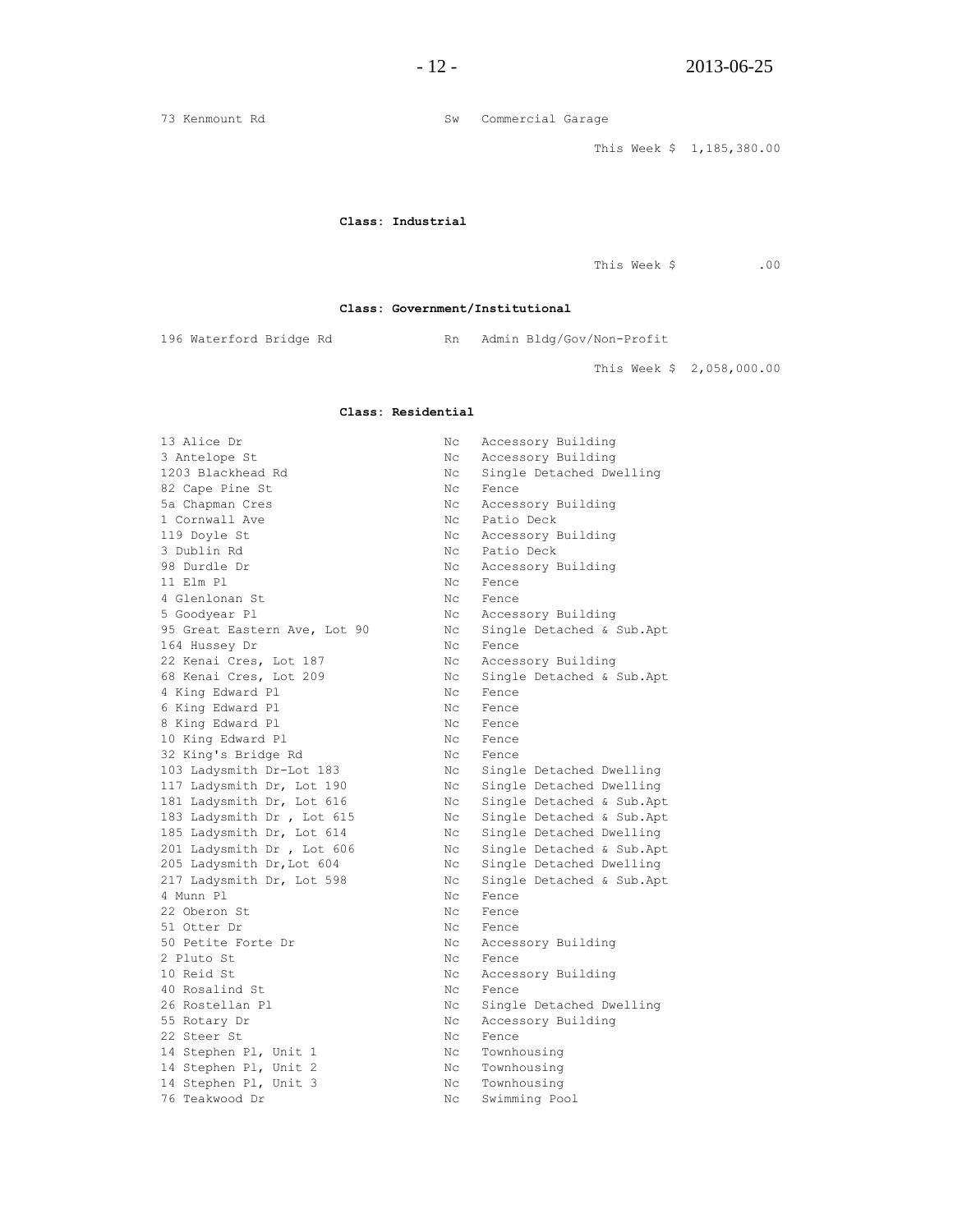47 Teakwood Dr Nc Fence 435 1/2 Thorburn Rd Nc Fence 49 Tupper St Nc Fence 718 Water St<br>
31 Druken Cres<br>
51 Druken Cres<br>
51 Druken Co 31 Druken Cres Co Office 51 Bell's Turn Ex Single Detached Dwelling<br>5 Cape Broyle Pl<br>Figures Ex Single Detached Dwelling<br>Figures Planners Planners Planners Planners Planners Planners Planners Planners Planners Planners Planners Planners Planners P Ex Single Detached Dwelling 5 Cape Broyle F1<br>23 Gower St Ex Townhousing<br>23 Gower St 55 Perlin St Ex Single Detached Dwelling 5 Ariel Pl **Rn** Single Detached Dwelling 35 Froude Ave **RAN TOWN** Rn Townhousing 25-27 Maxse St Rn Townhousing 117 Merrymeeting Rd Rn Single Detached Dwelling 27 Mullock St **Rn** Apartment Building 68 Pasadena Cres **Rn** Condominium 166 Pleasant St **Rn** Semi-Detached Dwelling 48 Airport Heights Dr 120 Queen's Rd Rn Single Detached Dwelling 29a Rankin St **Rn** Single Detached Dwelling 59 Beothuck St Sw Single Detached Dwelling 29 Druken Cres Sw Single Detached Dwelling Kelsey Dr - Lot 5 Sw Vacant Land<br>00 Jackson Observation Co., Circle Batter 99 Lester St Sw Single Detached Dwelling 25 Parkhill St, Lot 27 Sw Single Detached Dwelling

This Week \$ 4,392,135.00

#### **Class: Demolition**

| 150 Blackmarsh Rd |     | Single Detached Dwelling |
|-------------------|-----|--------------------------|
| 422 Logy Bay Rd   | Dm. | Industrial Use           |

This Week \$ 8,500.00

This Week's Total: \$ 7,644,015.00

Repair Permits Issued: 2013/06/13 To 2013/06/19 \$ 179,603.00

43 Springdale Street Sign Rejected Due To Heritage Area Three (3) Sign By-Law.

Legend

| Co Change Of Occupancy  |    | Sn Sign                 |
|-------------------------|----|-------------------------|
| Cr Chng Of Occ/Renovtns |    | Ms Mobile Sign          |
| Ex Extension            |    | Cc Chimney Construction |
| No New Construction     |    | Cd Chimney Demolition   |
| Oc Occupant Change      |    | Dv Development File     |
| Rn Renovations          | Ws | Woodstove               |
| Sw Site Work            | Dm | Demolition              |
| Ti Tenant Improvements  |    |                         |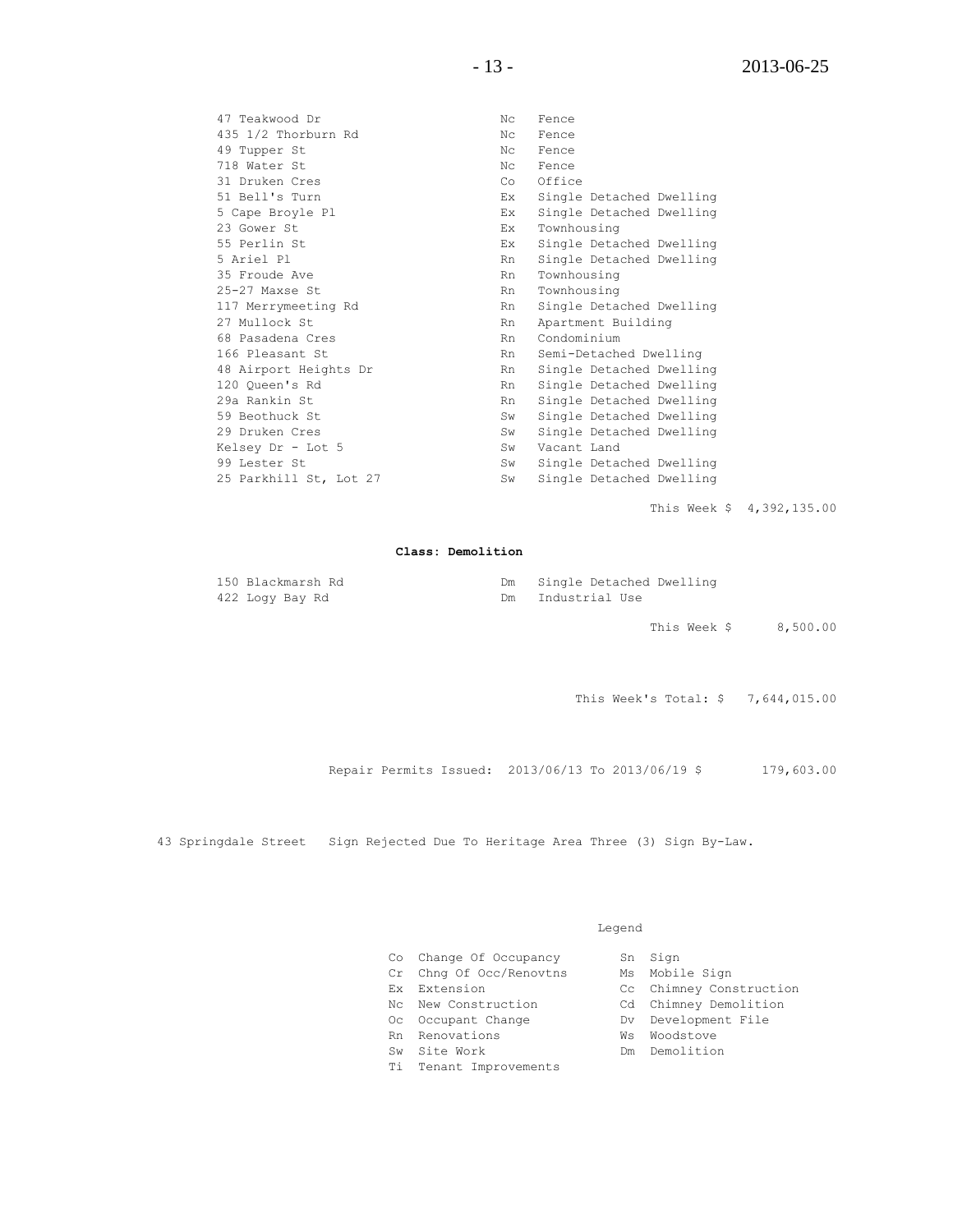| Year To Date Comparisons                  |                  |                   |                      |  |  |
|-------------------------------------------|------------------|-------------------|----------------------|--|--|
|                                           | June 25, 2013    |                   |                      |  |  |
|                                           |                  |                   |                      |  |  |
| Type                                      | 2012             | 2013              | $%$ Variance $(+/-)$ |  |  |
| Commercial                                | \$130,700,900.00 | \$47,800,500.00   | $-63$                |  |  |
| Industrial                                | \$3,600,100.00   | \$130,500.00      | $-96$                |  |  |
| Government/Institutional                  | \$12,700,200.00  | \$71, 200, 200.00 | 461                  |  |  |
| Residential                               | \$87,000,900.00  | \$70,800,900.00   | $-19$                |  |  |
| Repairs                                   | \$2,300,300.00   | \$1,800,300.00    | $-22$                |  |  |
| Housing Units (1 & 2 Family<br>Dwellings) | 306              | 210               |                      |  |  |
| Total                                     | \$236,302,400.00 | \$191,732,400.00  | $-19$                |  |  |

Respectfully Submitted,

David Blackmore, R.P.A. Deputy City Manager – Planning, Development & Engineering

# **Payrolls and Accounts**

# **SJMC2013-06-25/288R**

**It was decided on motion of Deputy Mayor Duff; seconded by Councillor Tilley: That the following Payrolls and Accounts for the week ending June 20, 2013 be approved:**

> **Weekly Payment Vouchers For The Week Ending June 20, 2013**

**Payroll**

| \$387,970.71     |
|------------------|
| 754,273.82<br>\$ |
| 676,411.66<br>\$ |
| 565,678.12<br>\$ |
| \$2,728,612.66   |
|                  |
|                  |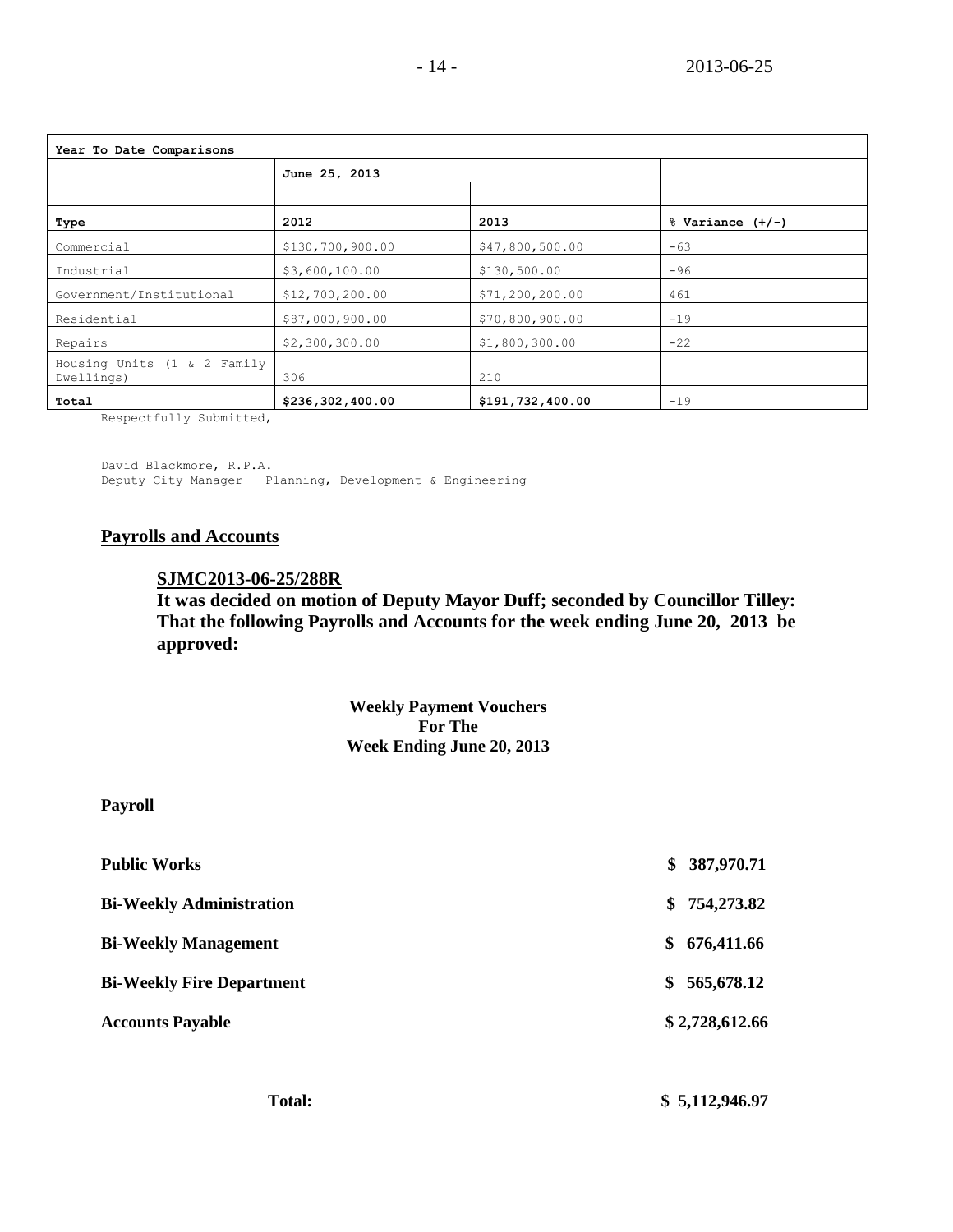# **Tenders**

b. Tender – Chain Link Fencing Standing Offer 2013062

# **SJMC2013-06-25/289R**

**It was moved by Councillor Hann; seconded by Councillor Collins: That the recommendation of the Deputy City Manager, Corporate Services be approved and the tender awarded as follows:**

**a. Provincial Fencing @ \$52,041.00, taxes extra**

**The motion being put was unanimously carried.**

# **Notice of Motion**

Councillor Breen gave the following Notice of Motion

**TAKE NOTICE** that I will at the next regular meeting of the St. John's Municipal Council move to amend the St. John's Mobile Vending By-Law so as to remove the provision allowing for the use of portable generators and remove the restriction on mobile vending in the vicinity of the St. John's Port Authority restaurants.

Councillor Breen gave the following Notice of Motion :

**TAKE NOTICE** that I will at the next regular meeting of the St. John's Municipal Council move to amend the Council Pension ByLaw No 1472.

# **Other Business**

**Ratification of E Poll**

# **SJMC2013-06-25/290R**

**It was moved by Councillor Galgay; seconded by Councillor O'Leary: That the following e-poll be ratified:**

**Reception – Run on the Rock Participants, Approval June 18, 2013**

**The motion being put was unanimously carried.**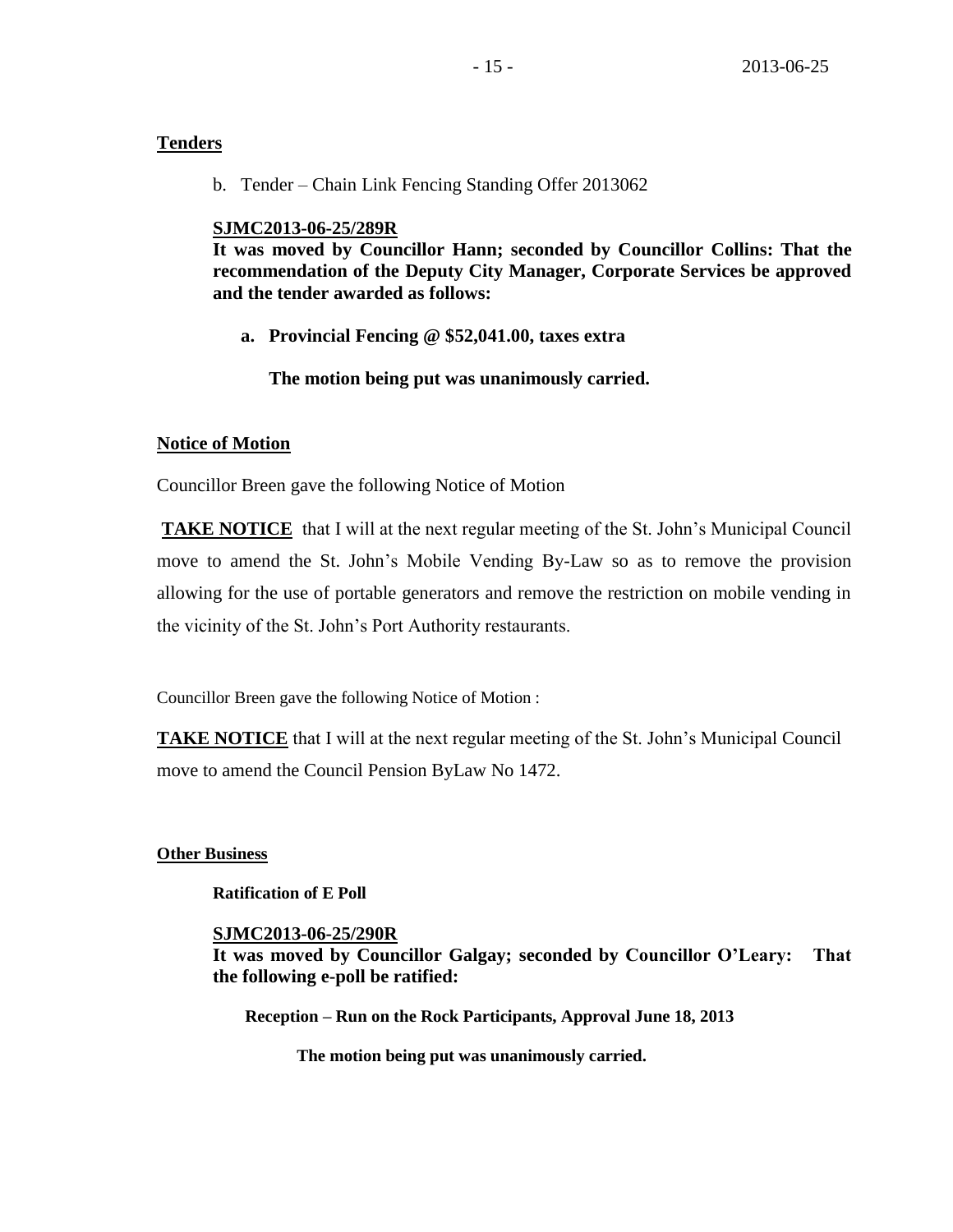#### **Former Right-of-Way between 101 & 103 New Cove Road**

Council considered a memorandum dated June 20, 2013 from the City Solicitor regarding the above noted.

### **SJMC2013-06-25/291R**

**It was moved by Councillor Hickman; seconded by Councillor Colbert: That the former right-of-way between 101 and 103 New Cove Road be sold to the property owner at 101 New Cove Road at a rate of \$2.50 per square foot (approximately \$3700.00) plus HST and administration costs.**

#### **The motion being put was unanimously carried.**

#### **484 Empire Avenue**

Council considered a memorandum dated June 20, 2013 from the City Solicitor regarding the above noted.

#### **SJMC2013-06-25/292R**

**It was moved by Councillor Hann; seconded by Councillor Breen: That the City sell its land at a rate of \$2.50 per square foot (\$2,717.00) and execute a Quit Claim Deed for the land occupied by the property owners.**

**The motion being put was unanimously carried.** 

#### **Advisory Committee on Crime Prevention**

#### **SJMC2013-06-25/293R**

# **It was moved by Councillor Hann; seconded by Councillor Collins: That a Steering Committee be struck to consider how to structure a Mayor's Advisory Committee on Crime Prevention.**

During discussion Councillor O'Leary, though fully supporting the initiative, questioned the timing and structuring of the committee and why the Mayor didn't consult with Council on his intention to form a Committee. Councilor O'Leary referenced an email from Penelope Rowe, Community Sector Council, expressing views on the proposal to form a Mayor's Advisory Committee on Crime Prevention and to offer from a community perspective some suggestions on how this issue might be addressed and the merit in taking a few preliminary steps to consider the best structure and terms of reference for such a committee. His Worship the Mayor praised the initiative and expressed concern about the increase in criminal activity in the City over the past few years. He thanked and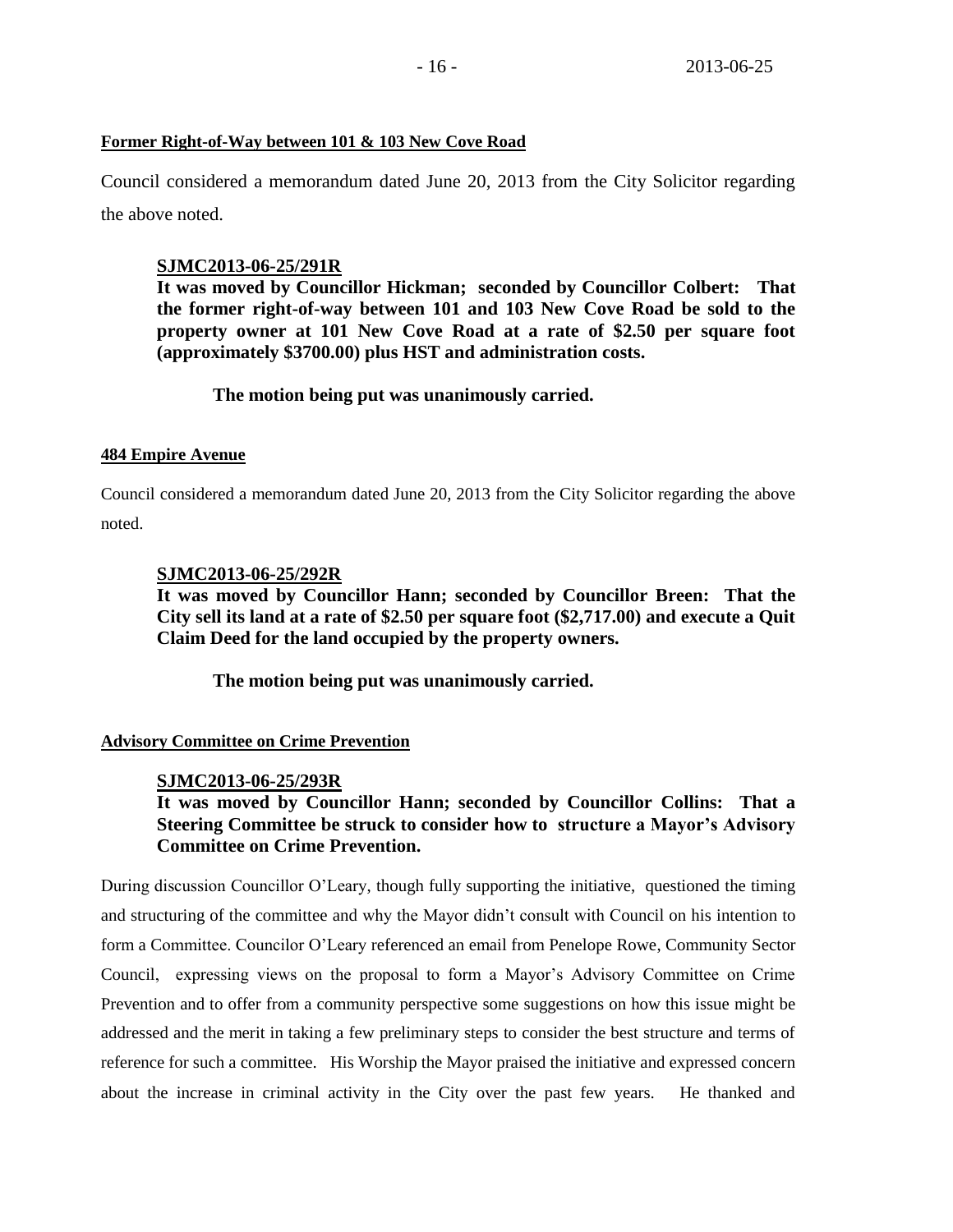commended all who assisted in promoting the formation of such a committee and noted the intent is to invite representation from a variety of internal and external stakeholders.

### **Following discussion, the motion being put was unanimously carried.**

### **Deputy Mayor Duff**

Deputy Mayor Duff indicated that she has received complaints concerning dust problems associated with road construction taking place at the lower end of Military Road. She asked that the matter be referred to staff to determine if something can be done to mitigate the problem.

#### **Councillor O'Leary**

Councillor O'Leary, in response to concerns of safety, asked that staff look into the possibility of installing railing on the steps near the end of Willicott's Lane in the vicinity of the Spirit of Newfoundland building.

Councillor O'Leary referenced an email enquiring about the status of the CEI building. The Deputy City Manager, Planning, Development & Engineering advised that the initial permit was issued for interior demolition and remediation work, however, there has been a process issue in getting final approval on the permit to do the work. The owner is now waiting for signoff on the sprinkler system following which the City should be in a position to issue a permit.

Councillor O'Leary referenced an email to Council expressing thoughts on development in downtown St. John's, which Councillor O'Leary agreed is an important issue that merits careful consideration by Council.

# **Councillor Hickman**

Councillor Hickman noted that he intends to arrange to meet with the Minister of Transportation and possibility the Ministers of Health and Education concerning the Traffic Study for MUN area. He noted that he sees it as an opportunity to mention the twining of the Trans Canada Highway fromWhitbourne to Clarenville.